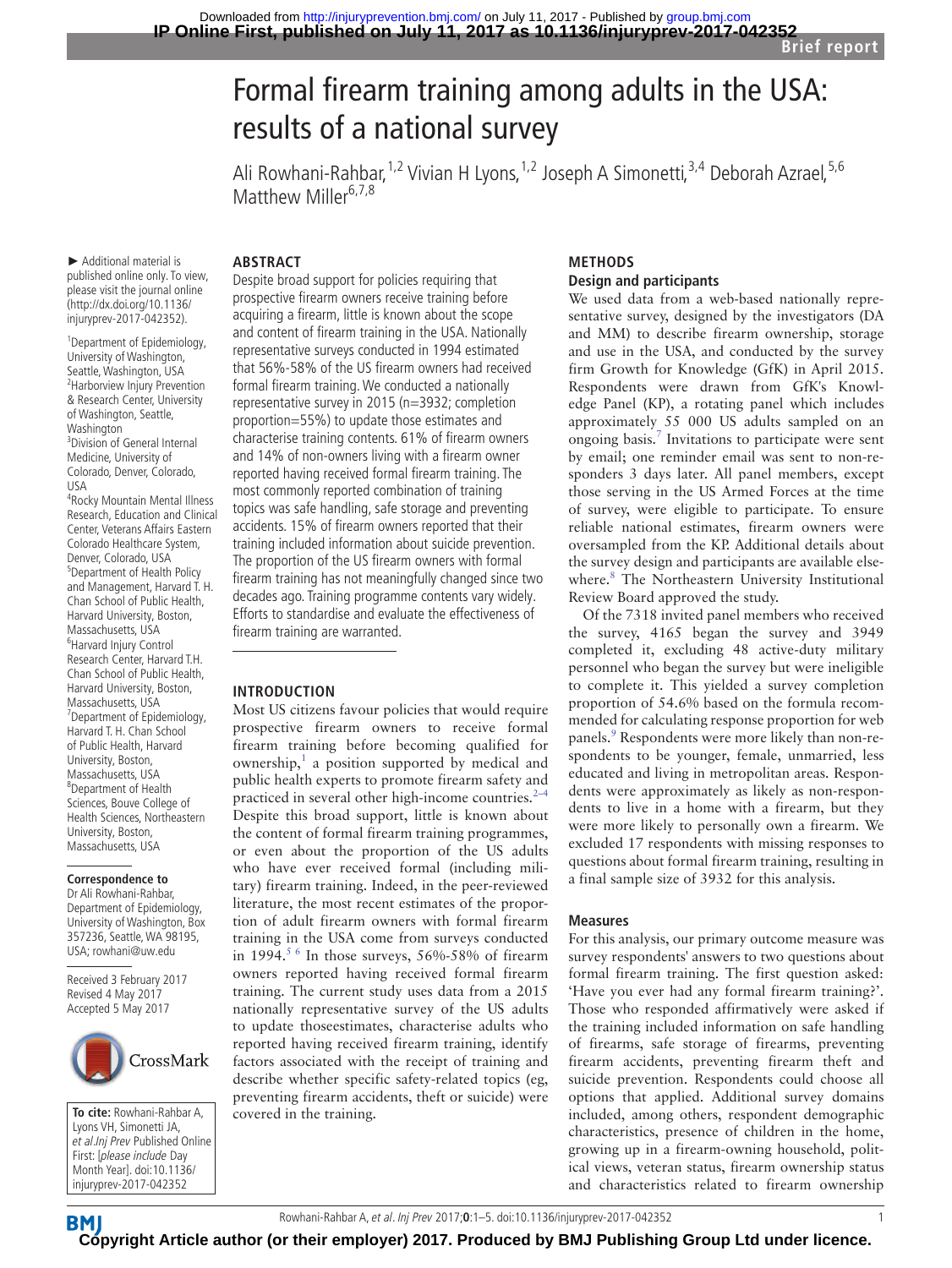**Brief report**

#### <span id="page-1-0"></span>**Table 1** Receipt of formal firearm training by firearm ownership status and selected characteristics

|                                                                                        |                     |                     | Firearm ownership status, % (95% CI) |                                     |                     |  |
|----------------------------------------------------------------------------------------|---------------------|---------------------|--------------------------------------|-------------------------------------|---------------------|--|
| Characteristic                                                                         | No.<br>(weighted %) | Owner               | Non-owner, lives with owner          | Non-owner, does not live with owner | <b>Total</b>        |  |
| All respondents                                                                        | 3932 (100)          | 61.4 (58.9 to 63.9) | 14.3 (11.2 to 18.0)                  | 12.8 (10.6 to 15.5)                 | 23.9 (21.9 to 26.0) |  |
| Sex                                                                                    |                     |                     |                                      |                                     |                     |  |
| Male                                                                                   | 2283 (48.2)         | 66.3 (63.4 to 69.1) | 31.6 (21.4 to 44.0)                  | 19.4 (15.6 to 23.8)                 | 35.6 (32.2 to 39.1) |  |
| Female                                                                                 | 1649 (51.8)         | 48.8 (43.9 to 53.7) | 11.1 (8.2 to 14.9)                   | 7.2 (4.82 to 10.7)                  | 13.0 (10.9 to 15.5) |  |
| Age                                                                                    |                     |                     |                                      |                                     |                     |  |
| 18-29 years                                                                            | 357 (18.9)          | 60.2 (51.3 to 68.5) | 17.9 (10.9 to 28.1)                  | 8.9 (4.5 to 16.9)                   | 17.4 (13.1 to 22.9) |  |
| 30-44 years                                                                            | 686 (23.6)          | 64.8 (59.0 to 70.2) | 17.5 (10.6 to 27.4)                  | 10.2 (6.4 to 15.9)                  | 22.6 (18.6 to 27.1) |  |
| 45-59 years                                                                            | 1177 (28.3)         | 58.3 (53.8 to 62.6) | 12.2 (8.0 to 18.1)                   | 12.4 (8.5 to 17.8)                  | 23.9 (20.4 to 27.8) |  |
| $\geq 60$ years                                                                        | 1712 (29.3)         | 62.5 (58.6 to 66.2) | 9.9 (6.7 to 14.3)                    | 18.3 (14.2 to 23.2)                 | 29.1 (25.6 to 32.8) |  |
| Race/ethnicity                                                                         |                     |                     |                                      |                                     |                     |  |
| Non-Hispanic White                                                                     | 3286 (70.7)         | 61.5 (58.8 to 64.1) | 15.4 (12.0 to 19.5)                  | 14.3 (11.4 to 17.7)                 | 26.4 (24.1 to 28.9) |  |
| Non-Hispanic Black                                                                     | 217 (11.0)          | 57.5 (46.3 to 68.0) | 19.8 (6.1 to 48.3)                   | 12.2 (7.3 to 19.5)                  | 19.5 (14.2 to 26.2) |  |
| Non-Hispanic other                                                                     | 199 (6.7)           | 70.9 (56.9 to 81.9) | 5.2 (1.6 to 15.5)                    | 5.2 (2.3 to 11.4)                   | 13.4 (9.0 to 19.5)  |  |
| Hispanic                                                                               | 230 (11.7)          | 60.0 (48.4 to 70.6) | 8.6 (3.3 to 20.8)                    | 10.8 (5.4 to 20.5)                  | 18.6 (13.1 to 25.7) |  |
| Annual household income                                                                |                     |                     |                                      |                                     |                     |  |
| Less than US\$25 000                                                                   | 463 (16.9)          | 48.8 (40.9 to 56.7) | 21.5 (10.0 to 40.3)                  | 11.3 (6.7 to 18.5)                  | 17.3 (12.8 to 23.0) |  |
| US\$25 000-US\$74 999                                                                  | 1684 (40.0)         | 58.5 (54.5 to 62.5) | 12.6 (8.1 to 19.0)                   | 11.8 (8.8 to 15.7)                  | 22.5 (19.7 to 25.6) |  |
| US\$75 000-US\$124 999                                                                 | 1172 (28.5)         | 65.0 (60.5 to 69.2) | 13.0 (9.1 to 18.4)                   | 17.1 (12.1 to 23.5)                 | 28.6 (24.7 to 32.9) |  |
| US\$125 000 or more                                                                    | 613 (14.6)          | 69.5 (64.0 to 74.5) | 17.0 (9.8 to 27.8)                   | 10.1 (6.2 to 16.1)                  | 26.2 (21.5 to 31.5) |  |
| Community                                                                              |                     |                     |                                      |                                     |                     |  |
| Urban                                                                                  | 671 (23.2)          | 66.1 (59.5 to 72.1) | 11.1 (5.5 to 21.1)                   | 16.1 (11.5 to 22.1)                 | 23.5 (19.2 to 28.5) |  |
| Suburban                                                                               | 1897 (50.7)         | 65.8 (62.2 to 69.2) | 15.6 (11.1 to 21.4)                  | 12.6 (9.6 to 16.3)                  | 23.3 (20.5 to 26.3) |  |
| Rural                                                                                  | 1352 (26.1)         | 54.7 (50.5 to 58.8) | 14.1 (9.5 to 20.4)                   | 9.4 (5.9 to 14.7)                   | 25.6 (22.3 to 29.3) |  |
| Children (<18 years) in household                                                      |                     |                     |                                      |                                     |                     |  |
| None                                                                                   | 3003 (70.3)         | 60.3 (57.3 to 63.1) | 13.7 (10.1 to 18.3)                  | 15.2 (12.3 to 18.5)                 | 25.6 (23.2 to 28.2) |  |
| $\geq$ 1 child in household                                                            | 929 (29.7)          | 64.7 (59.6 to 69.5) | 15.5 (10.5 to 22.3)                  | 7.5 (4.7 to 11.9)                   | 19.8 (16.7 to 23.4) |  |
| $\geq$ 1 child aged 0-5 years                                                          | 365 (10.3)          | 65.2 (57.3 to 72.4) | 10.8 (5.4 to 20.5)                   | 6.6 (3.7 to 11.3)                   | 21.4 (16.8 to 26.9) |  |
| $\geq$ 1 child aged 6-12 years                                                         | 421 (14.2)          | 61.2 (53.4 to 68.4) | 18.8 (10.5 to 31.3)                  | 9.9 (5.2 to 17.9)                   | 20.7 (15.8 to 26.5) |  |
| $\geq$ 1 child aged 13-17 years                                                        | 427 (14.0)          | 70.5 (62.8 to 77.2) | 18.0 (11.0 to 28.0)                  | 7.9 (3.8 to 15.8)                   | 20.6 (15.9 to 26.4) |  |
| Veteran                                                                                |                     |                     |                                      |                                     |                     |  |
| Yes                                                                                    | 1043 (9.8)          | 88.8 (84.7 to 92.0) | 78.1 (51.0 to 92.4)                  | 75.7 (70.1 to 80.6)                 | 81.7 (78.2 to 84.8) |  |
| No                                                                                     | 2889 (90.2)         | 54.7 (51.8 to 57.6) | 12.5 (9.6 to 16.2)                   | 7.6 (5.5 to 10.4)                   | 17.6 (15.7 to 19.7) |  |
| Identifies as                                                                          |                     |                     |                                      |                                     |                     |  |
| Liberal                                                                                | 624 (20.6)          | 54.6 (47.6 to 61.5) | 15.1 (7.9 to 26.9)                   | 12.7 (8.3 to 18.8)                  | 19.2 (15.2 to 24.0) |  |
| Moderate                                                                               | 1696 (47.2)         | 59.0 (55.0 to 62.8) | 16.6 (12.1 to 22.5)                  | 12.3 (9.2 to 16.2)                  | 22.1 (19.3 to 25.2) |  |
| Conservative                                                                           | 1548 (32.2)         | 66.5 (62.8 to 70.1) | 11.5 (7.6 to 17.0)                   | 13.7 (9.8 to 18.9)                  | 29.6 (26.0 to 33.4) |  |
| Region*                                                                                |                     |                     |                                      |                                     |                     |  |
| New England                                                                            | 141 (4.4)           | 78.5 (66.2 to 87.2) | 9.3 (3.2 to 24.2)                    | 20.0 (9.1 to 38.6)                  | 27.1 (16.6 to 40.9) |  |
| Mid-Atlantic                                                                           | 429 (13.7)          | 64.7 (56.8 to 71.8) | 31.3 (19.4 to 46.4)                  | 9.0 (5.0 to 15.6)                   | 20.4 (15.7 to 26.0) |  |
| East-North Central                                                                     | 663 (14.8)          | 63.4 (57.3 to 69.2) | 8.1 (4.3 to 14.9)                    | 16.4 (10.4 to 25.0)                 | 26.2 (21.0 to 32.2) |  |
| West-North Central                                                                     | 383 (7.6)           | 64.1 (56.3 to 71.2) | 17.9 (10.3 to 29.4)                  | 15.7 (8.1 to 28.0)                  | 28.5 (21.7 to 36.4) |  |
| South Atlantic                                                                         | 778 (19.5)          | 60.4 (54.7 to 65.9) | 13.0 (7.2 to 22.3)                   | 14.3 (9.5 to 20.9)                  | 24.8 (20.5 to 29.7) |  |
| East-South Central                                                                     | 256 (5.8)           | 49.9 (41.0 to 58.8) | 7.8 (2.5 to 21.5)                    | 10.0 (2.8 to 30.3)                  | 23.2 (15.8 to 32.8) |  |
| West-South Central                                                                     | 440 (11.5)          | 55.5 (47.9 to 62.8) | 5.2 (2.1 to 12.3)                    | 12.8 (6.5 to 23.6)                  | 23.4 (17.8 to 30.0) |  |
| Mountain                                                                               | 320 (7.3)           | 64.4 (55.6 to 72.3) | 16.0 (6.4 to 34.6)                   | 13.5 (7.6 to 22.9)                  | 27.4 (20.9 to 35.0) |  |
| Pacific                                                                                | 522 (15.3)          | 65.1 (57.9 to 71.7) | 14.5 (7.8 to 25.3)                   | 8.7 (5.5 to 13.3)                   | 19.4 (15.5 to 24.0) |  |
| Education                                                                              |                     |                     |                                      |                                     |                     |  |
| Less than high school                                                                  | 239 (10.6)          | 44.7 (34.4 to 55.6) | 12.3 (4.1 to 31.8)                   | 3.5 (0.8 to 13.8)                   | 9.4 (5.7 to 15.2)   |  |
| High school                                                                            | 1097 (29.4)         | 52.8 (47.9 to 57.6) | 9.4 (5.4 to 16.1)                    | 11.0 (7.5 to 16.0)                  | 20.8 (17.5 to 24.5) |  |
| Some college                                                                           | 1221 (28.5)         | 65.7 (61.4 to 69.8) | 14.5 (9.9 to 20.8)                   | 16.4 (11.9 to 22.2)                 | 29.3 (25.3 to 33.5) |  |
| College degree                                                                         | 1375 (31.5)         | 68.9 (64.7 to 72.7) | 19.9 (13.7 to 28.1)                  | 15.2 (11.2 to 20.3)                 | 26.8 (23.1 to 30.8) |  |
| Firearms in the household while growing up                                             |                     |                     |                                      |                                     |                     |  |
| Yes                                                                                    | 2596 (49.7)         | 62.7 (60.0 to 65.5) | 14.2 (10.6 to 18.9)                  | 22.1 (17.2 to 27.8)                 | 35.5 (32.4 to 38.9) |  |
| No                                                                                     | 1190 (50.3)         | 59.5 (53.6 to 65.1) | 12.5 (7.8 to 19.5)                   | 7.5 (5.5 to 10.2)                   | 12.7 (10.6 to 15.1) |  |
| Believe everyone should have firearm safety training before buying their first firearm |                     |                     |                                      |                                     |                     |  |
| Disagree or strongly disagree                                                          | 164(4.7)            | 43.1 (32.0 to 55.0) | 17.8 (3.9 to 53.5)                   | 6.1 (2.2 to 15.6)                   | 15.2 (9.6 to 23.1)  |  |
| Neutral                                                                                | 449 (14.1)          | 25.6 (20.3 to 31.6) | 2.1 (0.5 to 8.3)                     | 4.6 (2.3 to 8.9)                    | 9.5 (7.0 to 12.8)   |  |
| Agree or strongly agree                                                                | 3301 (81.3)         | 69.2 (66.5 to 71.7) | 15.5 (12.2 to 19.5)                  | 14.9 (12.2 to 18.1)                 | 27.1 (24.7 to 29.5) |  |

The sum of frequencies may not add up to the total of 3932 due to missing values.<br>\*New England includes Connecticut, Maine, Masschusetts, New Hampshire, Rhode Island and Vermont. Mid-Atlantic includes New Jersey, New York New Mexico, Utah and Wyoming. Pacific includes Alaska, California, Hawaii, Oregon and Washington.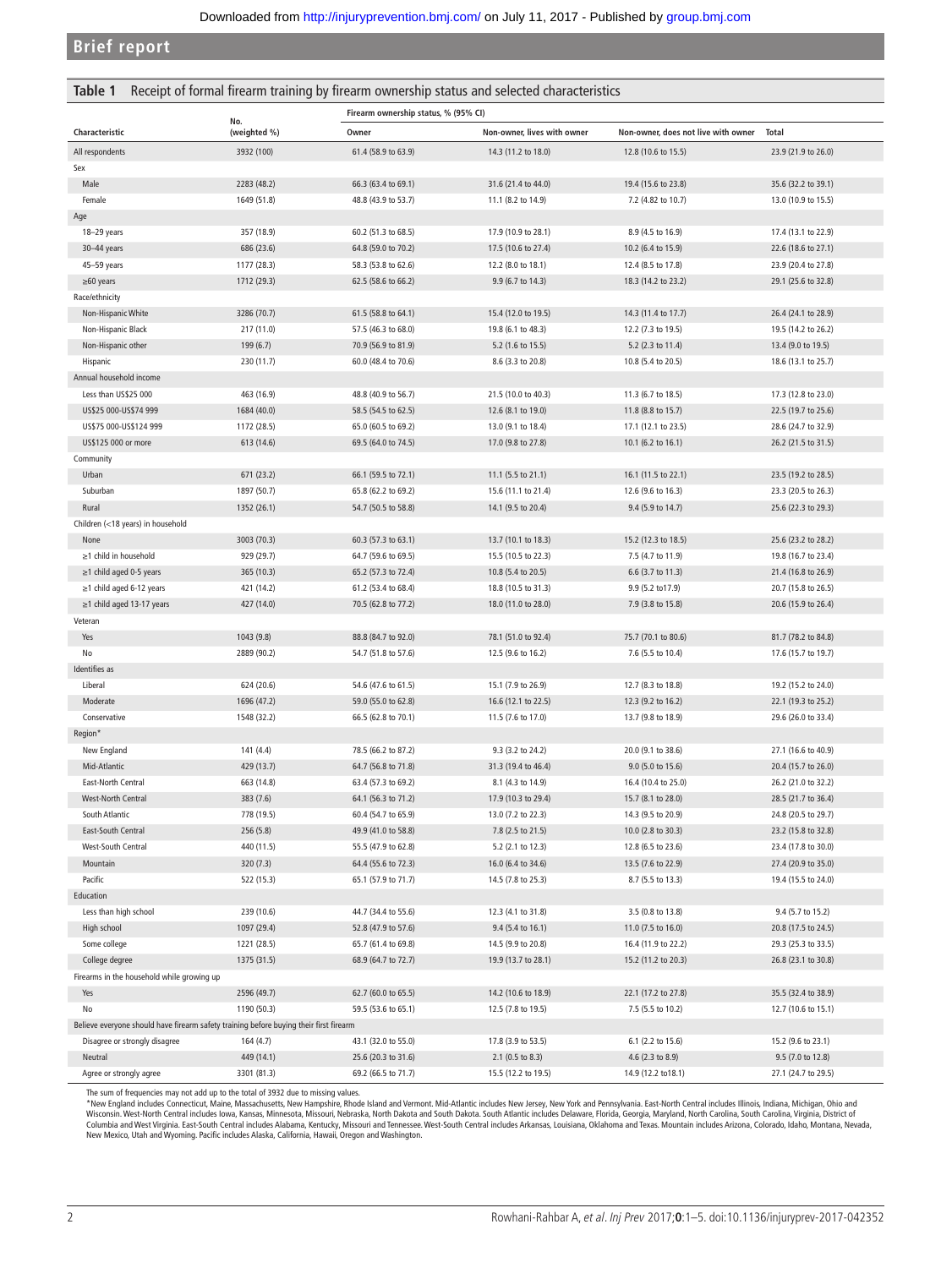<span id="page-2-0"></span>

|  | Table 2 Associations between selected firearm ownership characteristics and receipt of formal firearm training among firearm owners |
|--|-------------------------------------------------------------------------------------------------------------------------------------|
|  |                                                                                                                                     |

|                                                           | <b>able 2</b> Associations between sciected incanni ownership characteristics and receipt or formar incanni training among incanni owners |                                |                           |                     |  |
|-----------------------------------------------------------|-------------------------------------------------------------------------------------------------------------------------------------------|--------------------------------|---------------------------|---------------------|--|
|                                                           |                                                                                                                                           | <b>Formal firearm training</b> | Prevalence ratio (95% CI) |                     |  |
| Characteristic                                            | No. (weighted %)                                                                                                                          | % (95% CI)                     | <b>Unadjusted</b>         | Adjusted*           |  |
| Firearm typet                                             |                                                                                                                                           |                                |                           |                     |  |
| Handgun only                                              | 463 (27.6)                                                                                                                                | 54.6 (49.1 to 59.9)            | 1.00 (Reference)          | 1.00 (Reference)    |  |
| Long gun only                                             | 433 (23.4)                                                                                                                                | 54.9 (49.3 to 60.4)            | 1.01 (0.87 to 1.16)       | 0.99 (0.87 to 1.14) |  |
| Long gun and handgun                                      | 942 (49.1)                                                                                                                                | 67.9 (64.3 to 71.3)            | 1.24 (1.11 to 1.39)       | 1.23 (1.10 to 1.37) |  |
| Number of handguns‡                                       |                                                                                                                                           |                                |                           |                     |  |
| One handqun                                               | 681 (46.7)                                                                                                                                | 53.7 (49.3 to 58.1)            | 1.00 (Reference)          | 1.00 (Reference)    |  |
| More than one handgun                                     | 836 (53.3)                                                                                                                                | 70.8 (66.9 to 74.4)            | 1.32 (1.20 to 1.45)       | 1.23 (1.12 to 1.35) |  |
| Reason for owning a handgun‡                              |                                                                                                                                           |                                |                           |                     |  |
| Protection only                                           | 597 (41.8)                                                                                                                                | 56.9 (52.1 to 61.6)            | 1.00 (Reference)          | 1.00 (Reference)    |  |
| Hunting/sporting only                                     | 121(7.7)                                                                                                                                  | 67.7 (56.9 to 76.9)            | 1.19 (1.00 to 1.41)       | 1.10 (0.93 to 1.30) |  |
| Other§                                                    | 795 (50.4)                                                                                                                                | 67.0 (63.1 to 70.8)            | 1.18 (1.06 to 1.30)       | 1.13 (1.03 to 1.25) |  |
| Number of long guns¶                                      |                                                                                                                                           |                                |                           |                     |  |
| One long gun                                              | 490 (33.1)                                                                                                                                | 57.0 (51.8 to 62.1)            | 1.00 (Reference)          | 1.00 (Reference)    |  |
| More than one long gun                                    | 988 (66.9)                                                                                                                                | 67.3 (63.8 to 70.7)            | 1.18 (1.06 to 1.31)       | 1.18 (1.06 to 1.30) |  |
| Reason for owning a long gun¶                             |                                                                                                                                           |                                |                           |                     |  |
| Protection only                                           | 143 (9.9)                                                                                                                                 | 46.5 (36.9 to 56.4)            | 1.00 (Reference)          | 1.00 (Reference)    |  |
| Hunting/sporting only                                     | 558 (37.8)                                                                                                                                | 67.9 (63.1 to 72.4)            | 1.46 (1.17 to 1.83)       | 1.43 (1.16 to 1.75) |  |
| Other§                                                    | 773 (52.3)                                                                                                                                | 64.3 (60.3 to 68.2)            | 1.38 (1.10 to 1.73)       | 1.35 (1.10 to 1.66) |  |
| Concealed carry weapon (CCW) permit                       |                                                                                                                                           |                                |                           |                     |  |
| Does not have CCW                                         | 1467 (70.8)                                                                                                                               | 52.7 (49.7 to 55.7)            | 1.00 (Reference)          | 1.00 (Reference)    |  |
| Has CCW                                                   | 586 (29.2)                                                                                                                                | 82.9 (78.9 to 86.3)            | 1.57 (1.46 to 1.69)       | 1.55 (1.45 to 1.67) |  |
| Carried a loaded handqun in past 30<br>days‡              |                                                                                                                                           |                                |                           |                     |  |
| Did not carry                                             | 1159 (73.3)                                                                                                                               | 56.7 (53.2 to 60.0)            | 1.00 (Reference)          | 1.00 (Reference)    |  |
| Carried                                                   | 405 (26.7)                                                                                                                                | 82.5 (77.5 to 86.5)            | 1.46 (1.34 to 1.58)       | 1.43 (1.32 to 1.55) |  |
| Reason for carrying a loaded handgun in<br>past 30 days** |                                                                                                                                           |                                |                           |                     |  |
| Protection                                                | 293 (75.4)                                                                                                                                | 81.0 (74.8 to 86.1)            | 1.00 (Reference)          | 1.00 (Reference)    |  |
| Transportation                                            | 32(7.3)                                                                                                                                   | 84.0 (64.2 to 93.9)            | 1.04 (0.86 to 1.25)       | 1.03 (0.86 to 1.23) |  |
| Other                                                     | 71 (17.3)                                                                                                                                 | 86.6 (74.9 to 93.3)            | 1.07 (0.94 to 1.21)       | 1.02 (0.91 to 1.15) |  |

\*Adjusted for age, sex, presence of children (<18 years) in household, urban/rural, region and veteran status.

†Excludes those who responded affirmatively to the question on owning a firearm but did not determine its type.

‡Among those who owned a handgun.

§Example: for work, for declaration of rights or multiple reasons.

¶Among those who owned a long gun.

\*\*Among handgun owners who carried a loaded handgun in the past 30 days.

<span id="page-2-1"></span>

| Combination of different training topics among respondents who had received firearm training<br>Table 3 |              |                             |                         |                    |                        |
|---------------------------------------------------------------------------------------------------------|--------------|-----------------------------|-------------------------|--------------------|------------------------|
| Safe handling                                                                                           | Safe storage | <b>Preventing accidents</b> | <b>Preventing theft</b> | Suicide prevention | % (95% CI)             |
|                                                                                                         |              |                             |                         |                    | 32.24 (28.45 to 36.28) |
|                                                                                                         |              |                             |                         |                    | 29.16 (25.82 to 32.75) |
|                                                                                                         |              |                             |                         |                    | 18.73 (16.12 to 21.66) |
|                                                                                                         |              |                             |                         |                    | 6.96 (5.26 to 9.15)    |
|                                                                                                         |              |                             |                         |                    | 6.14 (4.78 to 7.85)    |
|                                                                                                         |              |                             |                         |                    | 4.77 (3.00 to 7.48)    |
|                                                                                                         |              |                             |                         |                    | 1.23 (0.73 to 2.07)    |
|                                                                                                         |              |                             |                         |                    | 0.21 (0.06 to 0.78)    |
|                                                                                                         |              |                             |                         |                    | $0.13$ (0.04 to 0.43)  |
|                                                                                                         |              |                             |                         |                    | 0.11 (0.03 to 0.46)    |
|                                                                                                         |              |                             |                         |                    | 0.10 (0.02 to 0.48)    |
|                                                                                                         |              |                             |                         |                    | 0.09 (0.03 to 0.30)    |
|                                                                                                         |              |                             |                         |                    | 0.06 (0.01 to 0.40)    |
|                                                                                                         |              |                             |                         |                    | 0.03 (0.00 to 0.22)    |
|                                                                                                         |              |                             |                         |                    | 0.03 (0.00 to 0.22)    |

No respondent had received the combinations not shown in the table.

Rowhani-Rahbar A, et al. Inj Prev 2017;**0**:1–5. doi:10.1136/injuryprev-2017-042352 3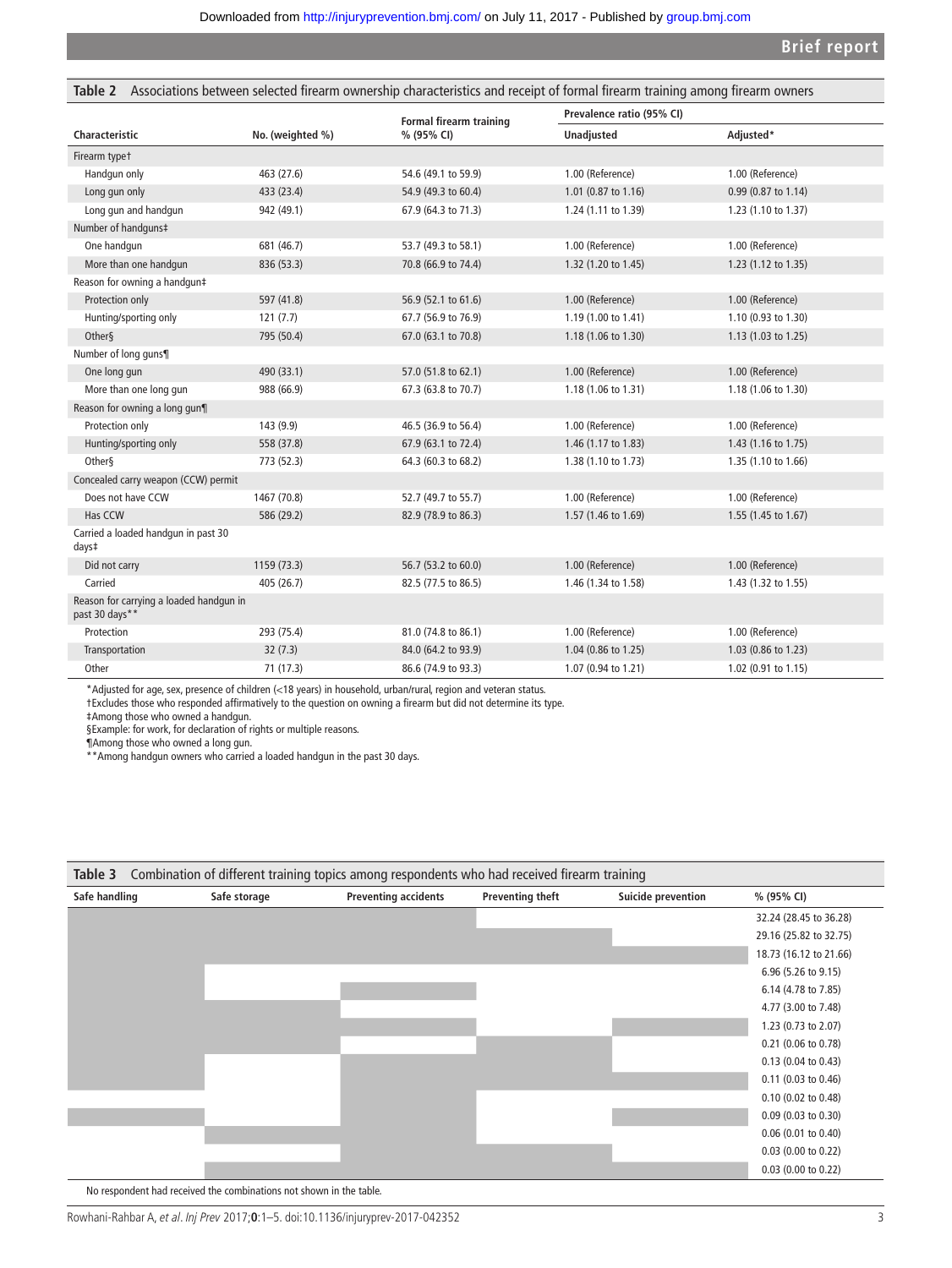**Brief report**

(eg, type of firearm owned). Firearm ownership status was determined based on responses to two questions. The first question asked: 'Do you or does anyone else you live with currently own any type of gun?' Those who answered affirmatively were then asked: 'Do you personally own a gun?' Based on these responses, firearm ownership status for this analysis was classified into three prespecified subgroups of firearm owner, non-owner living with a firearm owner and non-owner not living with a firearm owner. Key survey questions related to this analysis are available in the online [supplementary appendix.](https://dx.doi.org/10.1136/injuryprev-2017-042352)

#### **Statistical analysis**

All statistical analyses were based on individual-level data. GfK provided final survey weights that combined presample and study-specific poststratification weights to account for oversampling and non-response. Weights were applied such that estimates from the survey are representative of the US adults aged  $\geq$ 18 years. We calculated weighted percentages and their corresponding 95% CIs for each measure. To examine the association between firearm ownership characteristics and receipt of firearm training among firearm owners, we used multivariable Poisson regression models to obtain adjusted prevalence ratios. A prespecified set of covariates including age, sex, presence of children in household, urbanicity, region of residence and veteran status was used for adjustment in the models. All analyses were conducted in Stata V. 14 (StataCorp) using the 'svy' suite of commands.

#### **Results**

Approximately one in four US adults (23.9%; 95% CI 21.9% to 26.0%), and three in five firearm owners (61.4%; 95% CI 58.9% to 63.9%) reported having received formal firearm training. Among non-owners, 14.3% (95% CI 11.2% to 18.0%) of those living with a firearm owner, and 12.8% (95% CI 10.6% to 15.5%) of those not living with a firearm owner reported having received training. Receipt of formal firearm training varied by respondent characteristics [\(table](#page-1-0) 1). Among firearm owners, 66.3% (95% CI 63.4% to 69.1%) of males compared with 48.8% (95% CI 43.9% to 53.7%) of females had received training. Among firearm owners, those who owned both handguns and long guns, owned more than one firearm within each type of firearm (handgun and long gun), had a concealed carry weapon permit or had carried a loaded handgun in the past 30 days were more likely to have received training. Those who owned a firearm for protection only were generally less likely to have received training than those who owned a firearm for



<span id="page-3-0"></span>**Figure 1** Topics of formal firearm training by firearm ownership status.

other or multiple reasons (eg, hunting/sporting among long gun owners; [table](#page-2-0) 2).

The most commonly reported combination of training topics was safe handling, safe storage and preventing accidents ([table](#page-2-1) 3). Safe handling and suicide prevention were, respectively, the most and least commonly reported topic of training regardless of firearm ownership status [\(figure](#page-3-0) 1). Among firearm owners, 61.1% (95% CI 58.6% to 63.6%) had received training in safe handling, and 14.7% (95% CI 13.0% to 16.7%) had received training in suicide prevention.

#### **Discussion**

The proportion of the US firearm owners who report having received formal firearm training (61%) has not meaningfully changed since >20 years ago. To our knowledge, this study provides the first national estimates of the proportion of the US adults with formal firearm training among both firearm owners and non-owners in more than 20 years. Considering that firearm access is a well-established risk factor for firearm injury among all members of firearm-owning households, $10$  it is noteworthy that only 14% of non-owners living in firearm-owning households reported having received any firearm training. Our national estimates of the frequency with which training programmes cover specific safety-related content (eg, preventing accidents, theft or suicide) also has not been previously presented in the literature. Despite the link between firearm access and suicide, $11$  and the fact that about two-thirds of all firearm deaths in the USA are suicides, $12$  only one in seven firearm owners reported that the training they received included information about suicide prevention.

As with results from all self-reported surveys, our findings are potentially subject to recall and social desirability bias. Prior research suggests, however, that online panel surveys may reduce social desirability bias and yield more accurate estimates of respondent characteristics compared with telephone surveys.<sup>[13](#page-4-9)</sup> Our survey completion proportion (55%) was substantially greater than the proportion for typical non-probability opt-in online surveys which range from 2% to  $16\%$ .<sup>[9](#page-4-5)</sup> Fewer than  $1\%$ of respondents declined to answer our stem question about

#### **What is already known on this subject**

- ► Most US citizens favour requiring training to qualify for firearm ownership, a position supported by medical and public health experts to promote firearm safety.
- ► Nationally representative surveys conducted in 1994 found that 56%-58% of the US firearm owners had received formal firearm training.

#### **What this study adds**

- ► Based on this nationally representative survey conducted in 2015 (n=3932), the contemporary proportion of the US firearm owners who report having received any formal firearm training (61%) has not meaningfully changed since >20 years ago.
- Only 14% of non-owners living with a firearm owner report having received any formal firearm training.
- Only 15% of firearm owners report having received formal training in suicide prevention.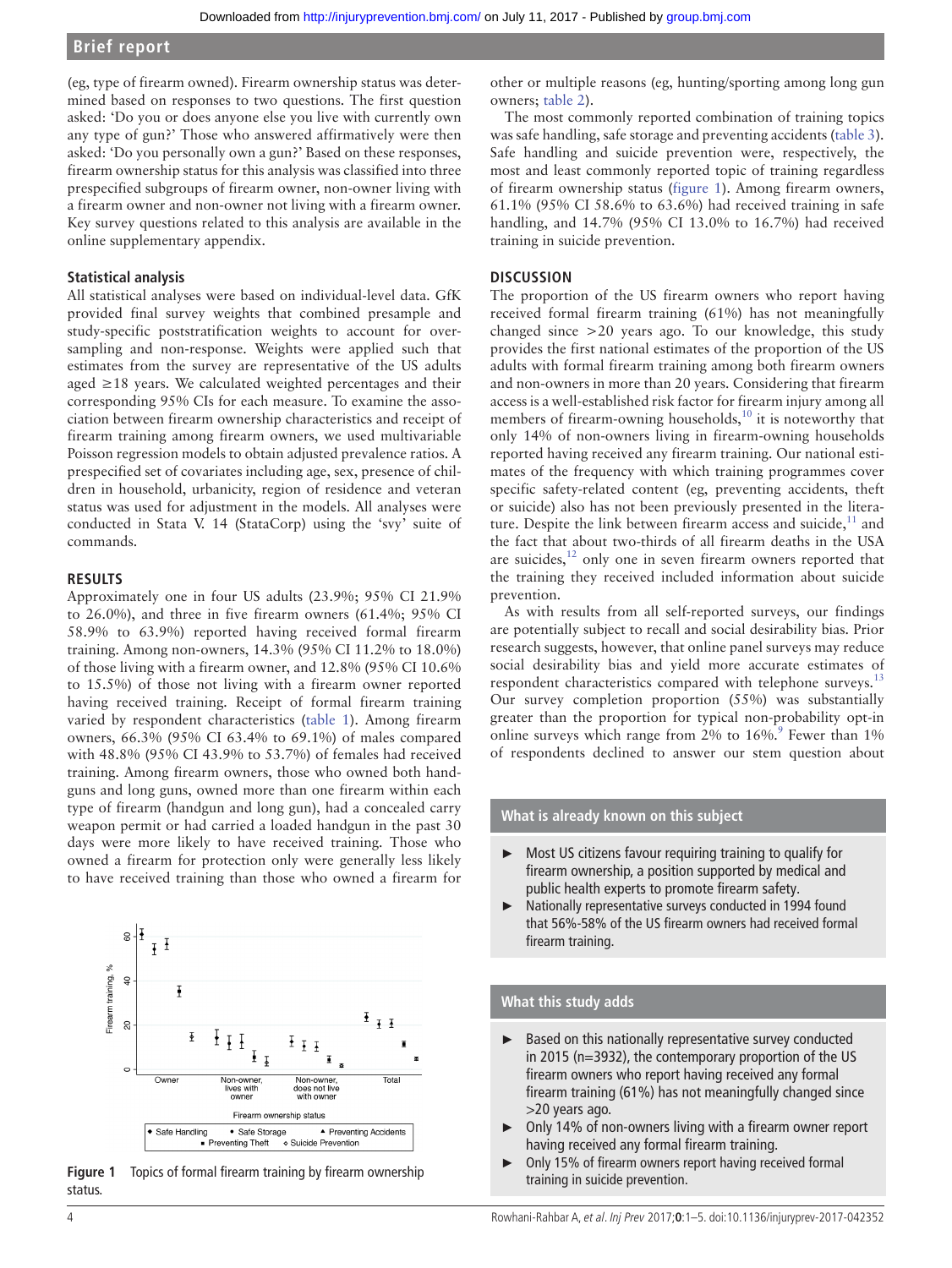household firearm ownership, no one declined to answer the subsequent question regarding whether they personally owned a firearm and fewer than 0.5% declined to answer the firearm training question. We asked a limited number of questions about firearm training; future work extending our findings should focus on additional characteristics of training programmes including their timing, setting and duration.

In some other high-income countries (eg, Canada, Australia and Germany), an understanding of firearm safety, tested in a theoretical or practical training course, is required to legally own a firearm[.4 14](#page-4-10) For instance, classroom participation in the full Canadian Firearms Safety Course and passing a test are mandatory for first-time Possession and Acquisition License applicants in Canada.<sup>[15](#page-4-11)</sup> In contrast, the US adults can lawfully own firearms without receiving any formal training. While some form of training may be required in certain circumstances (eg, to obtain a CCW permit or hunting license), no national standards or requirements for firearm training in the USA exist. Individuals may receive firearm training through different means, such as attending classes at gun shops, hunting clubs or shooting ranges<sup>[16](#page-4-12)</sup>; counselling at healthcare settings or community events<sup>17</sup>; taking online courses.<sup>[18](#page-4-14)</sup> Some firearm advocacy groups have developed curricula on safety practices as part of responsible firearm ownership.<sup>[19–21](#page-4-15)</sup> Systematic collection of information on the content of these training programmes to identify gaps, and an evaluation of their effectiveness to change behaviour and reduce injury, is warranted. Given the link between the availability of household firearms and the risk of suicide for all household members, increasing the number of training programmes that provide information about suicide prevention should also be encouraged.

**Contributors** ARR, DA and MM contributed to the study concept and design. DA and MM led the acquisition of data. All authors contributed to the interpretation of data. ARR drafted the manuscript. All authors contributed to the critical revision of the manuscript for important intellectual content. VHL led the statistical analyses. DA and MM obtained funding. JAS, DA and MM contributed to the administrative, technical or material support. ARR, DA and MM contributed to the study supervision.

**Funding** This study was funded by the Fund for a Safer Future and the Joyce Foundation.

**Competing interests** None declared.

**Ethics approval** The Northeastern University Institutional Review Board, Boston, Massachusetts, USA.

**Provenance and peer review** Not commissioned; externally peer reviewed.

© Article author(s) (or their employer(s) unless otherwise stated in the text of the article) 2017. All rights reserved. No commercial use is permitted unless otherwise expressly granted.

#### **References**

- <span id="page-4-0"></span>1 Bui Q, Sanger-Katz M. How to prevent gun deaths? The New York Times. [https://nyti.](https://nyti.ms/2jRkXhC) [ms/2jRkXhC](https://nyti.ms/2jRkXhC) (accessed on 1 May 2017).
- <span id="page-4-1"></span>2 Zwerling C, McMillan D, Cook P, et al. Firearm injuries: public health recommendations. Am J Prev Med 1993;9:52–5.
- 3 Koop CE, Lundberg GB. Violence in America: a public health emergency. Time to bite the bullet back. JAMA 1992;267:3075–6.
- <span id="page-4-10"></span>4 International Firearm Injury Prevention and Policy.<https://www.gunpolicy.org> (accessed on 1 May 2017).
- <span id="page-4-2"></span>5 Hemenway D, Solnick SJ, Azrael DR. Firearm training and storage. JAMA 1995;273:46–50.
- 6 Cook PJ, Ludwig PJ. Guns in America: National Survey on Private Ownership and Use of Firearms. 199[4https://www.policefoundation.org/wp-content/uploads/2015/06/](https://www.policefoundation.org/wp-content/uploads/2015/06/Cook-et-al.-1996-Guns-in-America.pdf) [Cook-et-al.-1996-Guns-in-America.pdf](https://www.policefoundation.org/wp-content/uploads/2015/06/Cook-et-al.-1996-Guns-in-America.pdf) (accessed on 12 May 2017).
- <span id="page-4-3"></span>7 GfK. Knowledge panel design summary. [http://www.knowledgenetworks.com/](http://www.knowledgenetworks.com/knpanel/docs/KnowledgePanel(R)-Design-Summary-Description.pdf) [knpanel/docs/KnowledgePanel\(R\)-Design-Summary-Description.pdf](http://www.knowledgenetworks.com/knpanel/docs/KnowledgePanel(R)-Design-Summary-Description.pdf) (accessed on 1 May 2017).
- <span id="page-4-4"></span>8 Miller M, Hepburn L, Azrael D. Firearm acquisition without background checks: results of a national survey. [Ann Intern Med](http://dx.doi.org/10.7326/M16-1590) 2017;166:1077–81.
- <span id="page-4-5"></span>9 Callegaro M, Disogra C. Computing response metrics for online panels. Public Opin Q 2008;72:1008–32.
- <span id="page-4-6"></span>10 Anglemyer A, Horvath T, Rutherford G. The accessibility of firearms and risk for suicide and homicide victimization among household members: a systematic review and meta-analysis. [Ann Intern Med](http://dx.doi.org/10.7326/M13-1301) 2014;160:101–10.
- <span id="page-4-7"></span>11 Miller M, Barber C, Azrael D. Firearm Availability and Suicide in the US. In: Gold L, Simon R, eds. Gun violence and mental illness. 1st ed. Arlington, VA: American Psychiatric Publishing., 2016.
- <span id="page-4-8"></span>12 Centers for Disease Control and Prevention, National Center for Injury Prevention and Control. Web-based Injury Statistics Query and Reporting System (WISQARS). [https://](https://www.cdc.gov/injury/wisqars) [www.cdc.gov/injury/wisqars](https://www.cdc.gov/injury/wisqars) (accessed 1 May 2017).
- <span id="page-4-9"></span>13 Kreuter F, Presser S, Tourangeau R. Social desirability bias in CATI, IVR, and web
- surveys: the effects of mode and question sensitivity. Public Opin Q 2008;72:847–65. 14 The Library of Congress. Firearms-control legislation and policy: European Union.
- <https://www.loc.gov/law/help/firearms-control/eu.php>(accessed 1 May 2017). 15 Canadian Firearms Safety Course. [http://www.rcmp-grc.gc.ca/cfp-pcaf/safe\\_sur/cour-](http://www.rcmp-grc.gc.ca/cfp-pcaf/safe_sur/cour-eng.htm)
- <span id="page-4-11"></span>[eng.htm](http://www.rcmp-grc.gc.ca/cfp-pcaf/safe_sur/cour-eng.htm) (accessed 1 May 2017).
- <span id="page-4-12"></span>16 Triangle shooting academy: educate, advocate, train. [https://triangleshootingacademy.](https://triangleshootingacademy.com) [com](https://triangleshootingacademy.com) (accessed 1 May 2017).
- <span id="page-4-13"></span>17 Rowhani-Rahbar A, Simonetti JA, Rivara FP. Effectiveness of interventions to promote Safe Firearm Storage. [Epidemiol Rev](http://dx.doi.org/10.1093/epirev/mxv006) 2016;38:111-24.
- <span id="page-4-14"></span>18 National Handgun Safety Education Course. <https://www.handgunsafetycourse.com> (accessed 1 May 2017).
- <span id="page-4-15"></span>19 National Shooting Sports Foundation. Safety and education. [http://www.nssf.org/](http://www.nssf.org/safety) [safety](http://www.nssf.org/safety) (accessed 1 May 2017).
- 20 Guns & Ammo. G&A basics: how to store your gun. [http://www.gunsandammo.com/](http://www.gunsandammo.com/home-featured/ga-basics-how-to-store-your-gun) [home-featured/ga-basics-how-to-store-your-gun](http://www.gunsandammo.com/home-featured/ga-basics-how-to-store-your-gun) (accessed 1 May 2017).
- 21 National Rifle Association. NRA explore. Firearm Training [https://firearmtraining.nra.](https://firearmtraining.nra.org) [org](https://firearmtraining.nra.org) (accessed 1 May 2017).